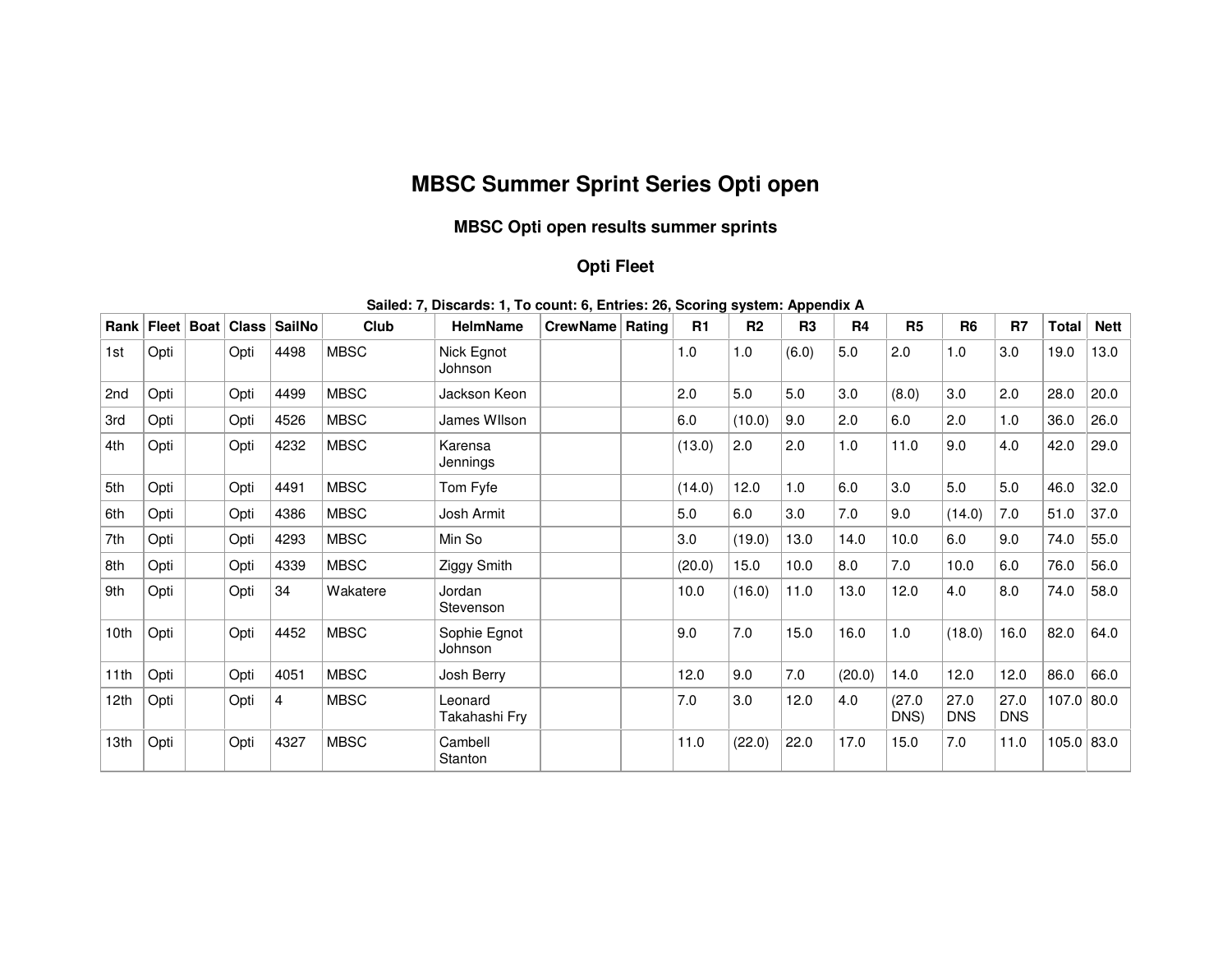| 14 <sub>th</sub> | Opti | Opti | 4477 | Wakatere/MBSC | Courtney<br>Reynold Smith              | 18.0           | 14.0               | 14.0               | 12.0               | (19.0)         | 13.0               | 17.0               | $107.0$ 88.0 |       |
|------------------|------|------|------|---------------|----------------------------------------|----------------|--------------------|--------------------|--------------------|----------------|--------------------|--------------------|--------------|-------|
| 15th             | Opti | Opti | 4145 | Wakatere      | <b>Greta Stewart</b>                   | 8.0            | 11.0               | 4.0                | 11.0               | (27.0)<br>DNS) | 27.0<br><b>DNS</b> | 27.0<br><b>DNS</b> | 115.0 88.0   |       |
| 16th             | Opti | Opti | 4473 | Wakatere/MBSC | <b>Kate Stewart</b>                    | 15.0           | 4.0                | 8.0                | 9.0                | (27.0)<br>DNS) | 27.0<br><b>DNS</b> | 27.0<br><b>DNS</b> | 117.0        | 90.0  |
| 17th             | Opti | Opti | 4476 | Wakatere/MBSC | <b>Brianna</b><br><b>Reynold Smith</b> | (22.0)         | 18.0               | 20.0               | 18.0               | 13.0           | 11.0               | 13.0               | 115.0        | 93.0  |
| 18th             | Opti | Opti | 4295 | <b>MBSC</b>   | <b>Finn</b><br>Drummond                | (24.0)         | 17.0               | 21.0               | 22.0               | 4.0            | 15.0               | 14.0               | 117.0        | 93.0  |
| 19th             | Opti | Opti | 3587 | Wakatere      | Yuka Isozaki                           | (21.0)         | 8.0                | 17.0               | 21.0               | 18.0           | 20.0               | 15.0               | 120.0        | 99.0  |
| 20th             | Opti | Opti | 4411 | <b>MBSC</b>   | Logan<br><b>Beckman</b>                | (27.0)<br>DNS) | 27.0<br><b>DNS</b> | 27.0<br><b>DNS</b> | 27.0<br><b>DNS</b> | 5.0            | 8.0                | 10.0               | 131.0        | 104.0 |
| 21st             | Opti | Opti | 4014 | <b>MBSC</b>   | Samantha<br><b>Stock</b>               | 17.0           | 20.0               | (23.0)             | 19.0               | 17.0           | 16.0               | 19.0               | 131.0        | 108.0 |
| 22nd             | Opti | Opti | 4374 | Wakatere      | Xanthe<br>Copeland                     | 4.0            | 21.0               | 16.0               | 15.0               | (27.0)<br>DNS) | 27.0<br><b>DNS</b> | 27.0<br><b>DNS</b> | 137.0        | 110.0 |
| 23rd             | Opti | Opti | 4345 | Manly         | <b>Dillon Browne</b>                   | 16.0           | 13.0               | 19.0               | 10.0               | (27.0)<br>DNS) | 27.0<br><b>DNS</b> | 27.0<br><b>DNS</b> | 139.0        | 112.0 |
| 24th             | Opti | Opti | 3988 | <b>MBSC</b>   | <b>Tal Rabinovich</b>                  | (23.0)         | 23.0               | 18.0               | 23.0               | 16.0           | 17.0               | 18.0               | 138.0        | 115.0 |
| 25th             | Opti | Opti | 4266 | Manly         | <b>Tess Patterson</b>                  | 19.0           | 24.0               | 24.0               | 24.0               | (27.0)<br>DNS) | 27.0<br><b>DNS</b> | 27.0<br><b>DNS</b> | 172.0        | 145.0 |
| 26th             | Opti | Opti | 4187 | <b>MBSC</b>   | Tom Hyde                               | (27.0)<br>DNS) | 27.0<br><b>DNS</b> | 27.0<br><b>DNS</b> | 27.0<br><b>DNS</b> | 20.0           | 19.0               | 27.0<br><b>DNS</b> | 174.0        | 147.0 |